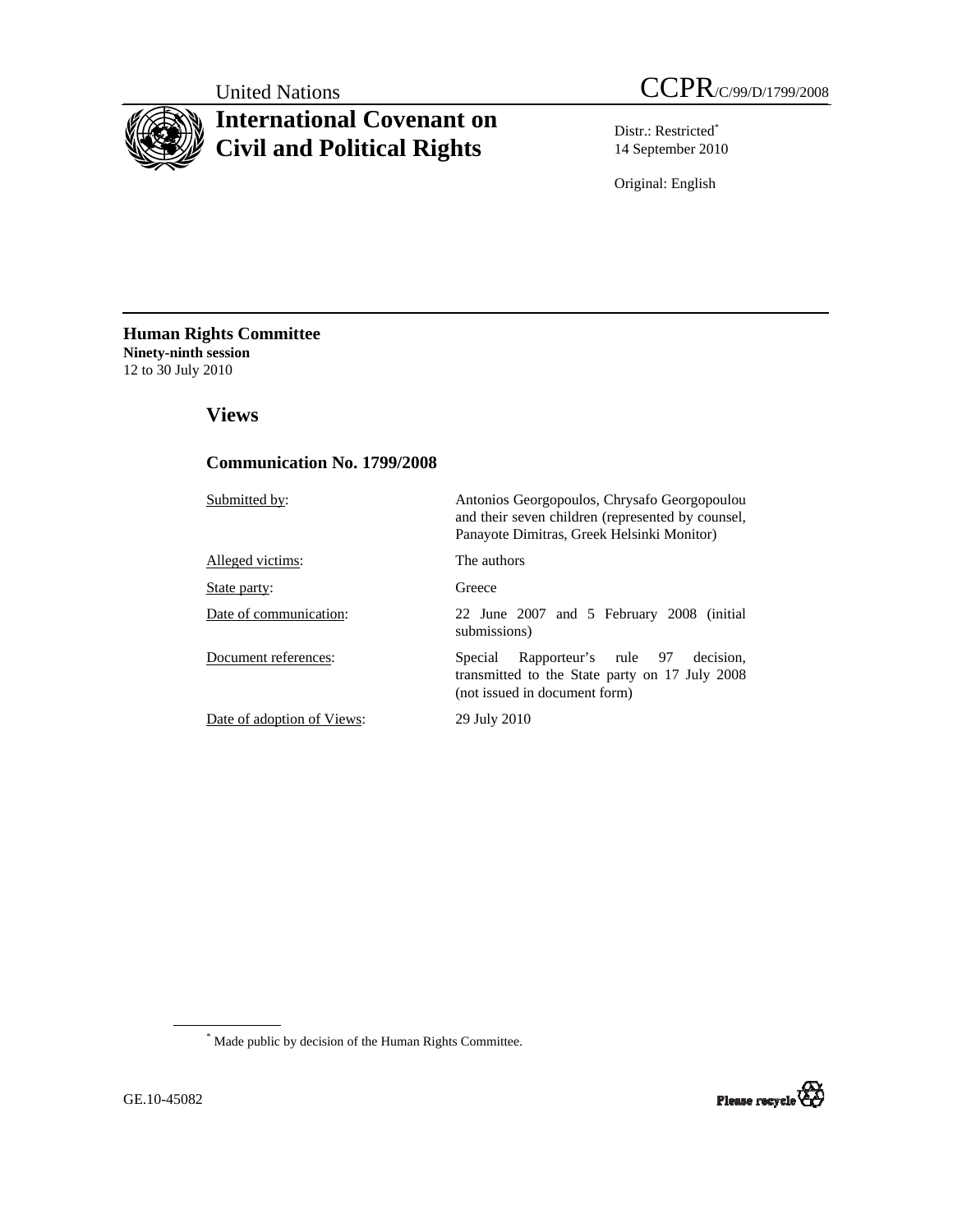| Subject matter:                   | Forced illegal eviction and demolition of housing<br>of a Roma family                                                                                                          |
|-----------------------------------|--------------------------------------------------------------------------------------------------------------------------------------------------------------------------------|
| Procedural issue:                 | Exhaustion of domestic remedies                                                                                                                                                |
| Substantive issues:               | Cruel, inhuman and degrading treatment; right to<br>privacy, family and reputation; protection of the<br>family; right to equality before the law;<br>protection of minorities |
| Articles of the Covenant:         | 7 alone and in conjunction with 2, paragraphs 1<br>and 3; 17, paragraphs 1 and 2; 23, paragraph 1;<br>26; 27 alone and in conjunction with 2,<br>paragraphs 1-3                |
| Article of the Optional Protocol: | 5, paragraph 2 (b)                                                                                                                                                             |

 On 29 July 2010, the Human Rights Committee adopted the annexed text as the Committee's Views under article 5, paragraph 4, of the Optional Protocol in respect of communication No. 1799/2008.

[Annex]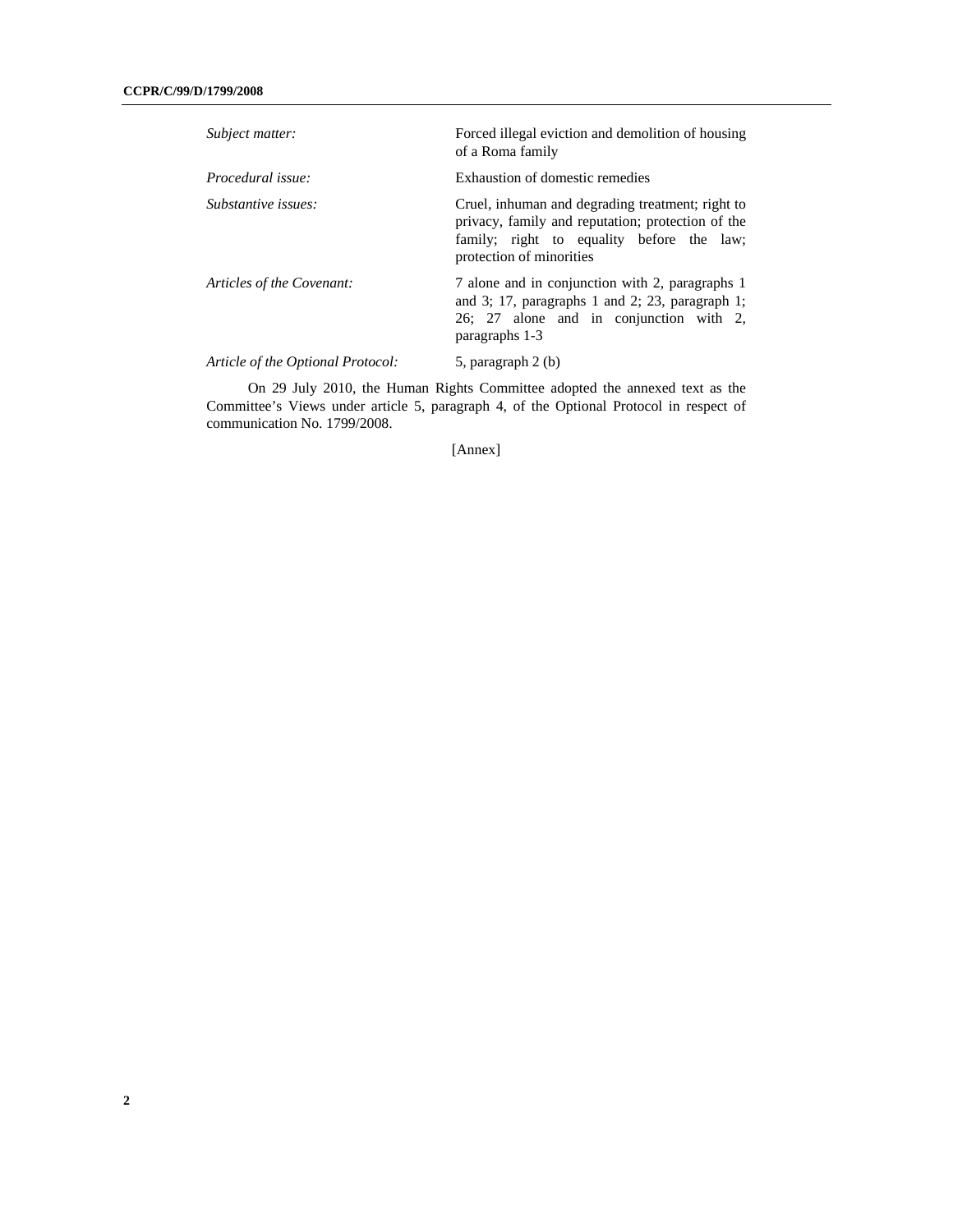# **Annex**

# **Views of the Human Rights Committee under article 5, paragraph 4, of the Optional Protocol to the International Covenant on Civil and Political rights (ninety-ninth session)**

concerning

## **Communication No. 1799/2008\*\***

| Submitted by:          | Antonios Georgopoulos, Chrysafo Georgopoulou<br>and their seven children (represented by counsel,<br>Panayote Dimitras, Greek Helsinki Monitor) |
|------------------------|-------------------------------------------------------------------------------------------------------------------------------------------------|
| Alleged victim:        | The authors                                                                                                                                     |
| State party:           | Greece                                                                                                                                          |
| Date of communication: | 22 June 2007 and 5 February 2008 (initial<br>submissions)                                                                                       |

 The Human Rights Committee, established under article 28 of the International Covenant on Civil and Political Rights,

Meeting on 29 July 2010,

 Having concluded its consideration of communication No. 1799/2008, submitted to the Human Rights Committee on behalf of Mr. Antonios Georgopoulos, Ms. Chrysafo Georgopoulou and their seven children, under the Optional Protocol to the International Covenant on Civil and Political Rights,

 Having taken into account all written information made available to it by the authors of the communication, and the State party,

Adopts the following:

# **Views under article 5, paragraph 4, of the Optional Protocol**

1.1 The authors of the communication, dated 22 June 2007 and 5 February 2008, are Antonios Georgopoulos (first author, born on 8 September 1983) and Chrysafo Georgopoulou (second author, born on 25 June 1982) and their seven children: Asimakis (born on 13 June 1999), Marios (3 September 2000), Konstantinos (7 September 2001), Christos (29 October 2002), Giorgos (21 February 2004), Tsabikos (20 May 2005), and unnamed (6 January 2007). They claim to be victims of a violation by Greece<sup>1</sup> of article 7

<sup>\*\*</sup> The following members of the Committee participated in the examination of the present communication: Mr. Abdelfattah Amor, Mr. Prafullachandra Natwarlal Bhagwati Mr. Lazhari Bouzid, Ms. Christine Chanet, Mr. Mahjoub El Haiba, Mr. Yuji Iwasawa, Ms. Helen Keller, Ms. Zonke Zanele Majodina, Ms. Iulia Antoanella Motoc, Mr. Michael O'Flaherty, Mr. Rafael Rivas Posada, Mr. Fabián Omar Salvioli and Mr. Krister Thelin.

The text of an individual opinion signed by Committee member Mr. Fabián Omar Salvioli is appended to the present Views.

<sup>&</sup>lt;sup>1</sup> The Optional Protocol entered into force for Greece on 5 May 1997.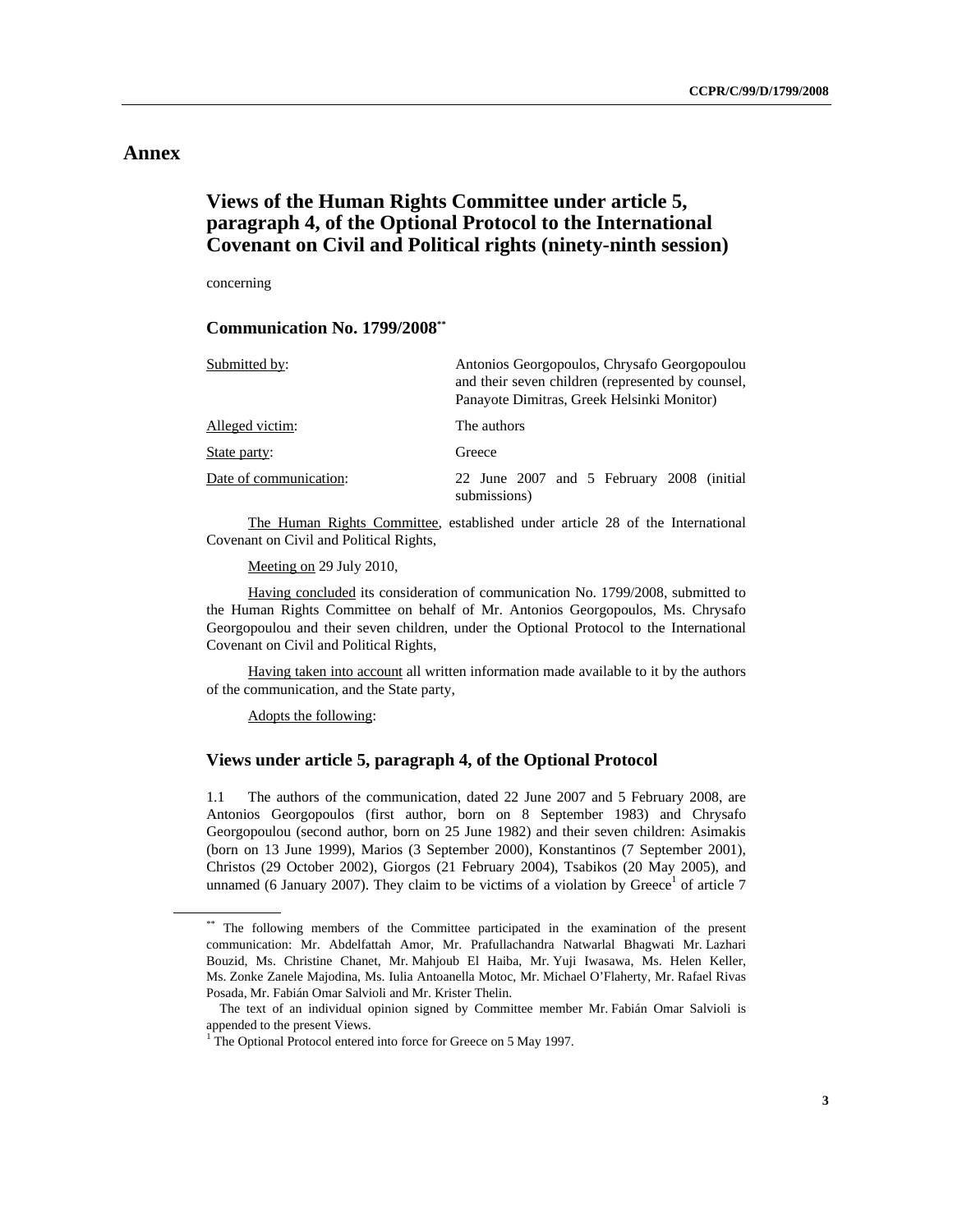alone and read in conjunction with article 2, paragraphs 1 and 3; articles 17, paragraphs 1 and 2, 23, paragraph 1, 26 and 27 alone and read in conjunction with article 2, paragraphs 1, 2 and 3, of the International Covenant on Civil and Political Rights. They are represented by counsel, Mr. Panayote Dimitras, Greek Helsinki Monitor (GHM).

1.2 On 1 December 2008, the Special Rapporteur on new communications and interim measures decided on behalf of the Committee to examine the admissibility of the communication together with the merits.

### **The facts as presented by the authors**

2.1 The authors were born and raised in the Roma settlement of Riganokampos in Patras. Throughout their lives, they have been living in sheds in the settlement, without access to electricity or sewage. Garbage disposal is erratic and there are only two taps of running water catering for the settlement's needs. In January 2004, while visiting the Riganokampos settlement, the Prime Minister's Advisor on Quality of Life stated that it was "the worst of the 75 settlements throughout the country and an insult to our humanity". The authors state that despite this statement, their living conditions have not improved. All attempts to either ameliorate the community's living conditions or to relocate the Roma to an organized settlement failed due to reactions by Greek residents of the area where they live or where they were to be relocated to.

2.2 During July and August 2006, the authors and their children temporarily left Patras for the city of Agrinio for seasonal employment and to visit relatives. On 25 or 26 August 2006, a crew of the Municipality of Patras visited the Roma settlement of Riganokampos and demolished all the sheds of the inhabitants who were not present at that time, including the authors'. Upon return, the authors visited the Welfare Department of the municipality of Patras to complain. There, they were told that they should start looking for an apartment to rent and that the municipality would undertake to provide them with rental subsidies. They were then given a sum of approximately €200 in compensation for the destruction of their home and some of their belongings.

2.3 While looking for an apartment, the authors lived in the shed of a relative in Riganokampos, one of the three that had not been demolished. Due to overcrowding, the authors decided to erect a new shed in the settlement. On 26 September 2006, a police patrol car and a bulldozer were dispatched, and the authors were told to stop erecting their shed otherwise they would be arrested. Faced with the threat of arrest, the authors decided not to oppose the demolition of their shed.

2.4 On the same day, the Council of Europe's Commissioner for Human Rights, Thomas Hammarberg, visited Patras at the invitation of the authors' counsel. The authors told the Commissioner what had happened in the morning, showed him the tracks of the bulldozer as well as the materials with which they had tried to build the shed. They also stated that the officials from the municipality of Patras, who were informed of the Commissioner's visit, had told them not to complain about their living conditions or of the municipality's attitude towards them. Two deputy Mayors of Patras who arrived later at the site explained that this was not a demolition, but a cleaning operation. The family resorted to living in the back of their pick-up truck. On 1 December 2006, the European Commissioner for Human Rights addressed a letter to the State party's Minister of Interior concerning the situation of the Roma in Greece. He stated that the authors' family had been victim of an eviction on 26 September 2006, and that the unchecked anti-Roma attitude of local non-Roma residents, as well as the failure of the authorities to combat and condemn their behavior, seriously hindered the Roma's integration into local society.

2.5 The authors state that, whereas other Roma are from time to time offered rental subsidies, they were never included in any rent subsidy scheme. When they asked a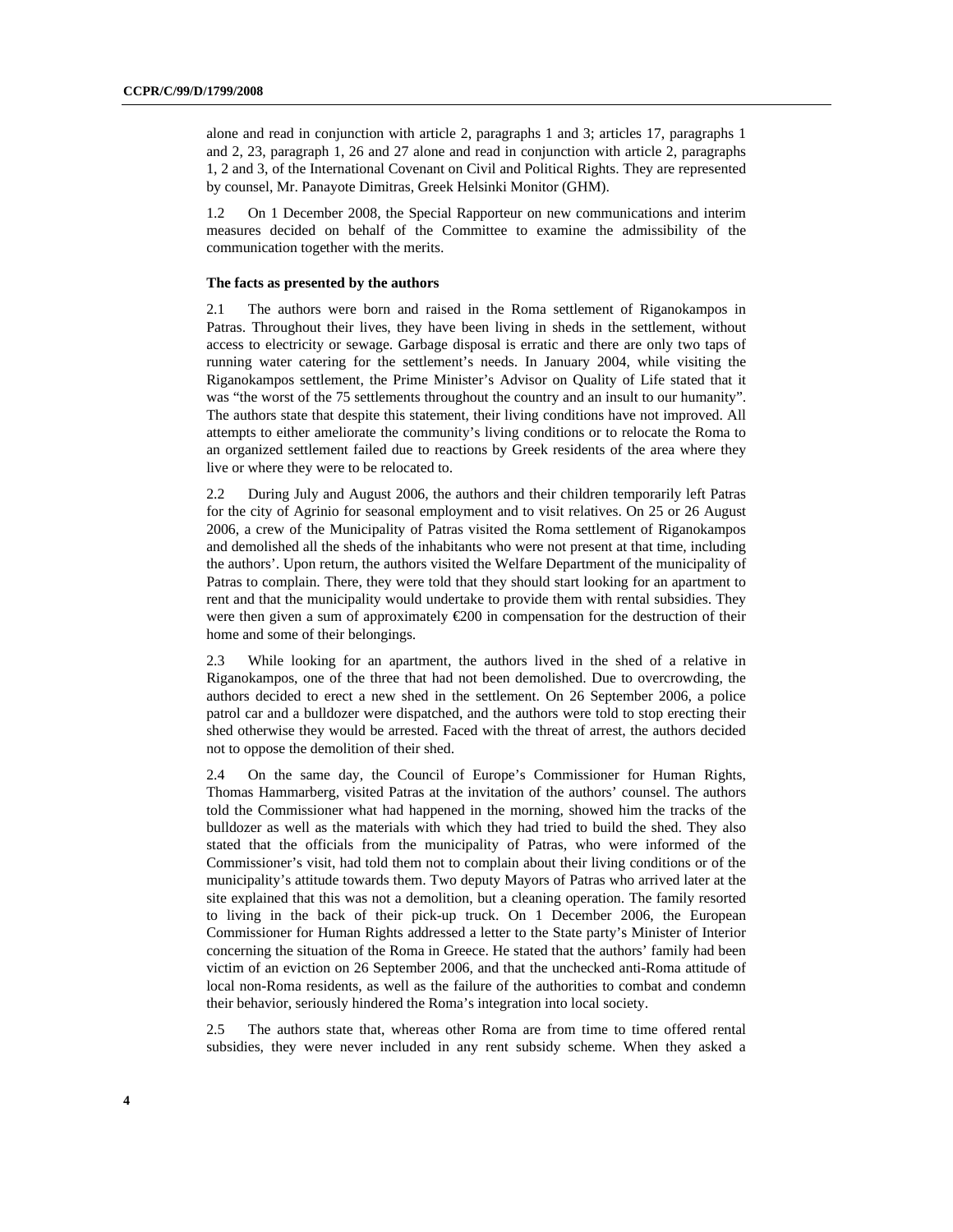municipal official as to the reasons for this exclusion, he answered that the authors talked too much to people and that in this way, they had brought shame to the city.

2.6 At the time of submission of the communication, the authors were still living in the Riganokampos settlement in the shed of their relative, under the same unacceptable living conditions.

## **The complaint**

3.1 The authors claim that their forced relocation and demolition of their shed were acts which had not been authorized by any judicial or other decision, and thus could not be the subject of judicial review.<sup>2</sup> Their forced relocation and demolition of their shed were termed as "cleaning operations". They claim that the absence of any judicial or administrative authorization of these acts deprived them of the opportunity to challenge them before a court and therefore, they did not have any effective remedy available under article 5, paragraph 2 (b), of the Optional Protocol. Furthermore, there is no legal remedy that would reinstate their right following an eviction, because the State party does not recognize that squatters are entitled to compensation or provision of alternative accommodation. The authors live on land they do not own, on the basis of a decision by the municipality which held that they had a right not to be evicted until relocated. Moreover, their shed was built informally, in violation of the town planning regulations, and therefore no civil remedy is available to the authors that could lead to the reinstatement of the plot of land they were evicted from. Other potential legal options (such as lodging a complaint for damages or criminal proceedings against those who forcibly evicted them) would be ineffective since they would at most lead to either an award of damages for the actual monetary loss or the conviction of state officials for breach of duty. In both cases however, the authors would not be allowed to return to the plot of land from where they were evicted.<sup>3</sup>

3.2 The authors note that the State party is implementing an "Integrated Action Plan for the Social Integration of Greek Gypsies". In the framework of this Action Plan, the municipality of Patras submitted in October 2001 a proposal on housing rehabilitation of Roma, including the authors. However, this has not been implemented, because local residents have persistently protested against any relocation proposal.<sup>4</sup> In addition to that, the authorities are not willing to let the authors and other residents of the Riganokampos settlement implement improvement measures at their own initiative. The authors further claim that numerous prosecutors have not only failed to launch criminal investigations in relation to the failure of local authorities to deal with Roma's housing problem for the last 10 years, but they also employ blatantly racist arguments in reaching their decisions, which remain unsanctioned.

3.3 The authors further argue that they had immediately denounced their eviction to the two deputy mayors on 26 September 2006, as well as to the high ranking police officer who

 $2^2$  The authors refer to court proceedings in 2005, when the municipality tried to evict them based on a protocol of administrative eviction, which was quashed by the Patras Magistrate Court. The Court held that eviction without relocation assistance of the authorities is abusive and therefore illegal.

 $3$  The authors claim that their situation is different from Committee against Torture communication No. 161/2000, *Dzemajl et al v. Serbia and Montenegro*, Views adopted on 21 November 2002, in which the issue of exhaustion of domestic remedies was pertinent, as the complainants owned the properties that were destroyed.

<sup>&</sup>lt;sup>4</sup> See European Committee of Social Rights, decision No. 15/2003 of 8 December 2004, in which the European Committee of Social Rights considered that Greece had breached article 16 of the European Social Charter, by not offering any remedy or progress in the right of Roma to adequate housing and by continuing to evict Roma from settlements without offering alternative housing.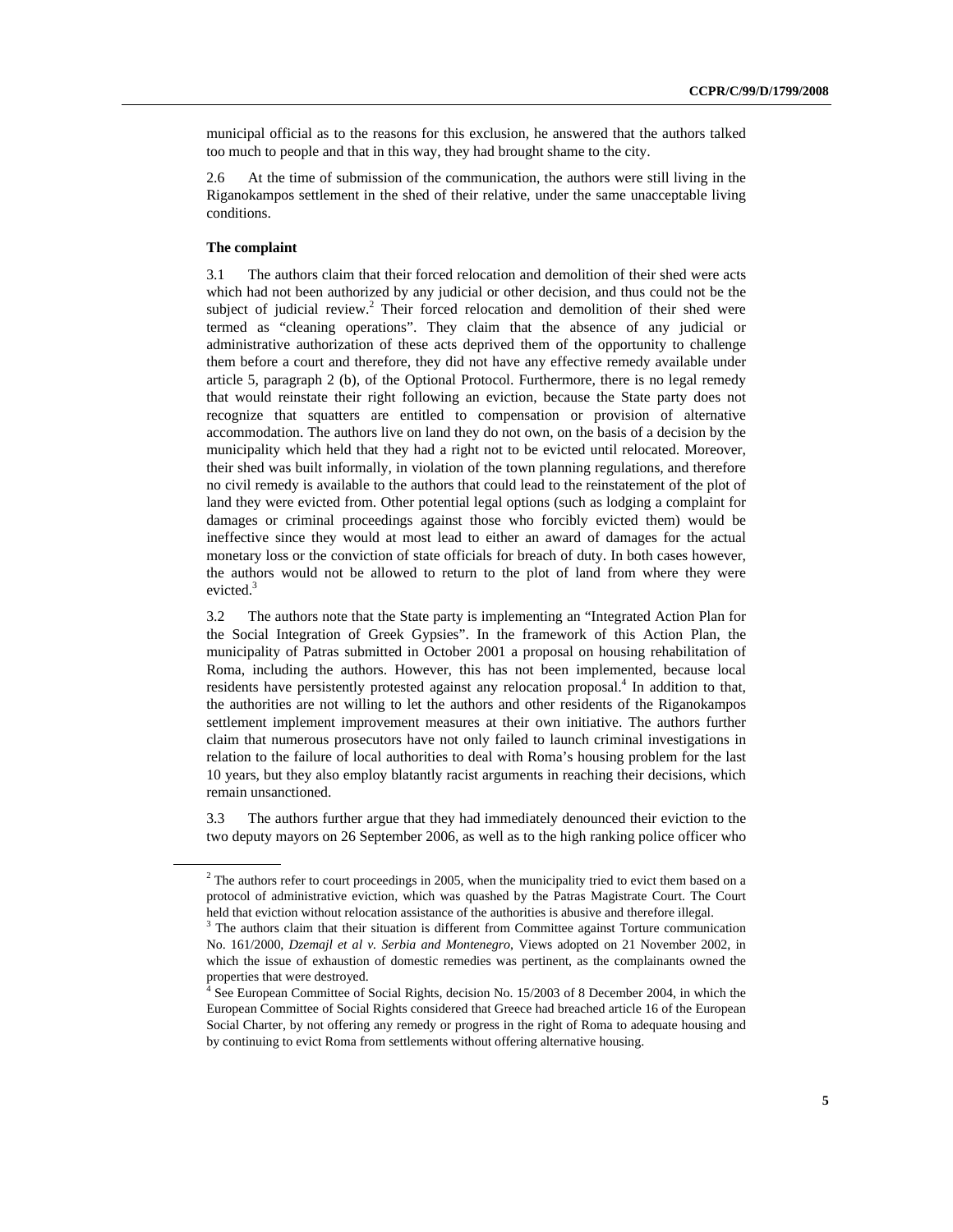accompanied the Council of Europe's Commissioner for Human Rights, however no impartial, objective and effective investigation has been launched.

3.4 Recalling the decision by the Committee against Torture in *Dzemajl et al v. Serbia*  and Montenegro,<sup>5</sup> the authors submit that the destruction of their houses twice and their unfulfilled expectation with regard to their non-eviction pending relocation, which was based on the Magistrate Court decision of 15 June 2005 and on the proposal of the mayor of Patras, amounts to cruel, inhuman and degrading treatment in violation of article 7 of the Covenant. They further claim that no effective remedy is available to them, which amounts to a violation of article 7 alone and read in conjunction with article 2, paragraphs 1 and 3, of the Covenant.

3.5 The authors contend that the eviction they suffered twice constitutes an "arbitrary and unlawful" interference with their family and home. In both cases, state officials demolished their home while the authorities failed to provide them with emergency accommodation or at least allow them to rebuild their shed and provide them with guarantees that they would not be evicted, pending their relocation. The authors also note that the demolition of their house is unlawful in so far as the requirements laid down by domestic law (namely, issuing and serving of a protocol of administrative eviction) were not met. They further argue that domestic law, in violation of article 17, paragraphs 1 and 2, does not offer them any protection from such kind of interference with their family and home. They claim that the absence of effective remedies under the domestic legislation concerning demolition of Roma informal houses is in violation of article 17 in conjunction with article 2, paragraphs 1, 2 and 3.

3.6 Recalling the jurisprudence by the European Committee of Social Rights, the authors note that article 16 of the European Social Charter $<sup>6</sup>$  is similar to article 23 of the</sup> Covenant.<sup>7</sup> They submit that the State party failed to provide them with a permanent dwelling and has repeatedly and forcefully evicted them, which consigned them to living in inhuman conditions with highly adverse impacts on their family life, which constitutes a violation of article 23 of the Covenant. They also complain that the absence of effective remedies (such as launching pre-emptive legal action in order to prevent their eviction and the absence of effective remedies for them to demand compensation and the provision of emergency housing), as well as the fact that only Roma face such problems, are in violation of article 23 read in conjunction with article 2, paragraphs 1, 2 and 3.

3.7 In reference to the Committee's concluding observations on the initial report of the State party (CCPR/CO/83/GRC), the authors, having been evicted and not provided with any remedy, claim that they have been discriminated against because of their ethnic origin, in violation of articles 26 and 27 of the Covenant. In addition to that, they claim that the Greek legal system does not provide them with adequate and effective remedies, capable of addressing their complaints, which constitutes a violation of articles 26 and 27 read in conjunction with article 2, paragraphs 1, 2 and 3.

<sup>5</sup> See note 3 above.

<sup>&</sup>lt;sup>6</sup> The right of the family to social, legal and economic protection:

<sup>&</sup>quot;With a view to ensuring the necessary conditions for the full development of the family, which is a fundamental unit of society, the Parties undertake to promote the economic, legal and social protection of family life by such means as social and family benefits, fiscal arrangements, provision of family housing, benefits for the newly married and other appropriate means."

<sup>&</sup>lt;sup>7</sup> See European Committee of Social Rights jurisprudence, decision of 8 December 2004 in relation to the Collective Complaint No. 15/2003 *European Roma Rights Centre v. Greece*.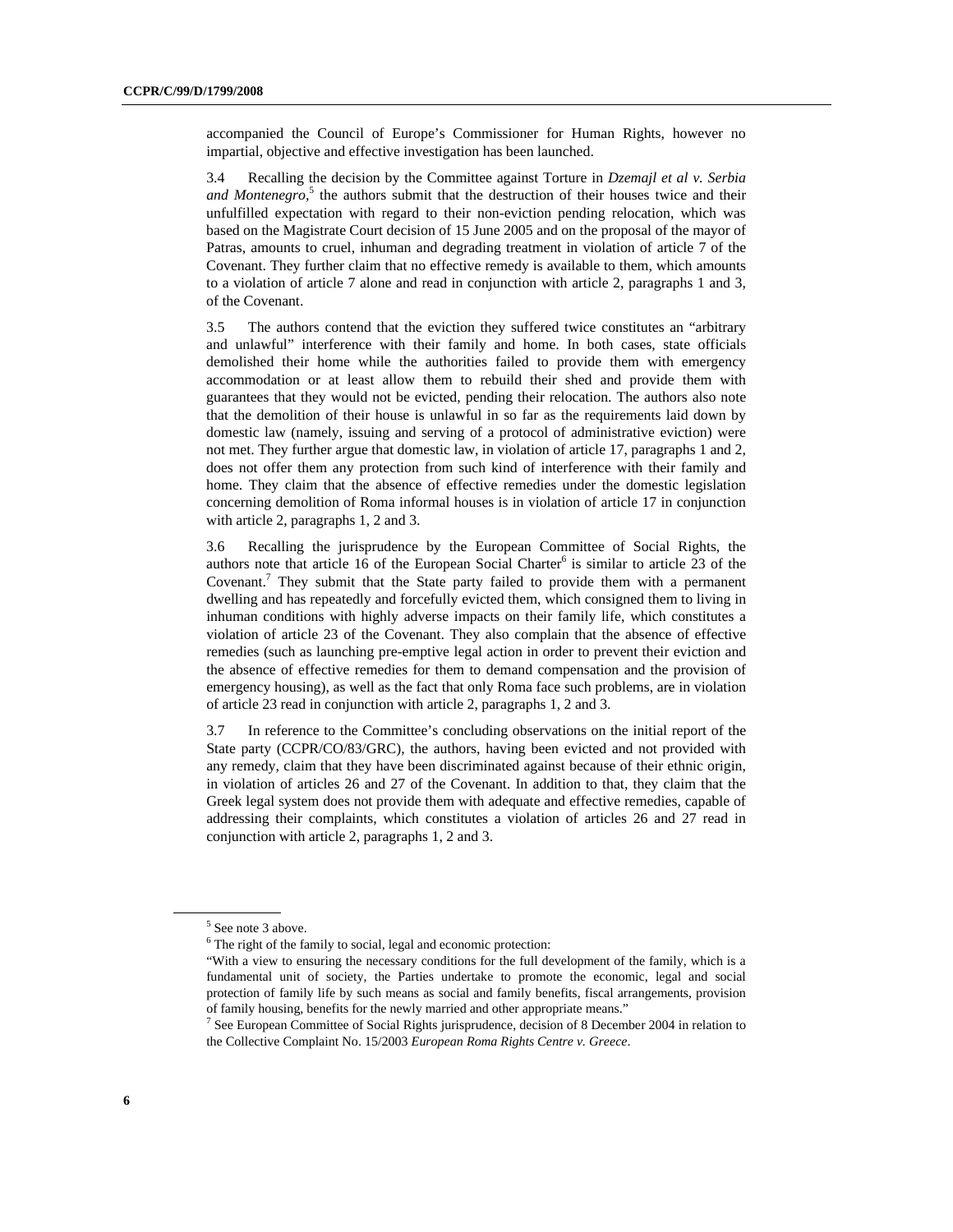#### **State party's observations on admissibility and merits**

4.1 On 22 October 2008, the State party forwarded its comments on admissibility. The State party repeats the facts as presented by the authors and adds that in 2005, the State Real Estate Agency, as the owner of the land of the Riganokampos Roma settlement, issued a protocol of administrative eviction to evict all inhabitants of the Riganokampos settlement. The protocol of administrative eviction was successfully challenged before the Magistrate Court of Patras. In its decision 312/2005, the Patras Municipal Court ruled that the State had a legal obligation to present the inhabitants of the Riganokampos settlement with an alternative solution before proceeding to their eviction. The State party underlines that by virtue of the decision 312/2005, the authors have a legal right to occupy publicly owned property until the local authorities found an area of relocation. According to the State party, the Court stated:

*"*their [the Roma of the Riganokampos settlement] removal from that area without prior solution to the problem of their resettlement which is a legal obligation of the State … will have serious consequences on them … And this because it is commonly known that residents of the areas where they [the Roma] are to be relocated react to that prospect [and] this makes it extremely difficult for them to find another area to relocate, without the help of the authorities. In the light of the aforementioned, the exercise by the State of its right to evict them [the Roma] from the plot of land it owns is abusive and as a result the issuing of a protocol of administrative eviction is in violation of article 281 of the Greek Civil Code<sup>8</sup> and is therefore illegal".

4.2 The State party argues that therefore, as of 2005, when the Patras Municipal Court gave the authors a legal right to occupy public property owned by the State Real Estate Agency, the authors were in legal possession of the land in Riganokampos $\degree$  and that they should have raised a civil action against the municipality of Patras for intrusion into their legal possession (art. 997 of the Civil Code). According to article 997 of the Civil Code, a squatter enjoys legal protection against third persons if the individual occupies the land with permission of the owner or is a lessee or keeper of the property. In view of the nonexhaustion of domestic remedies, the State party submits that the communication should be declared inadmissible under article 5, paragraph 2 (b), of the Optional Protocol.

4.3 On 19 January 2009, the State party submitted its observations on the merits and argued that the communication should be dismissed as ill-founded. Referring to a document of the police station in Patras dated 25 August 2006, the State party states that on 25 August 2006, two police officers, deployed upon request by the Vice-Mayor for the Environment and City Image, met a cleaning group of the municipality at the Riganokampos settlement; however, no cleaning operation was carried out that day. On 26 August 2006, the police was not dispatched and therefore no cleaning operation was undertaken with the assistance

<sup>&</sup>lt;sup>8</sup> Art. 281 of the Greek Civil Code provides that "the exercise of a right is prohibited where it manifestly exceeds the bounds of good faith, morality or the economic or social purpose of that right".

<sup>&</sup>lt;sup>9</sup> The State party cites the following domestic case law: A.P. 821/1995, D/VN 1997/618, A.P. 544/1993, D/VN 1994/1090, A.P. 462/1990, E.E.N. 1991/78, as well as the Greek Civil Code, art. 997, according to which in order to enjoy legal protection against third persons, it is required to occupy the land with permission of the owner or have a legal relationship as the lessee or keeper of the property. In addition to that, according to art. 4 of Law (A.N.) 263/1968 as amended with art. 2, para. 1 of Statute decree (N.D.) 1154/1972 and art. 1, para. 1 of Law 719/1977, a squatter on public property may request to buy off the property; if the squatter does not request to buy it off, he/she can be evicted on the basis of a protocol of administrative eviction.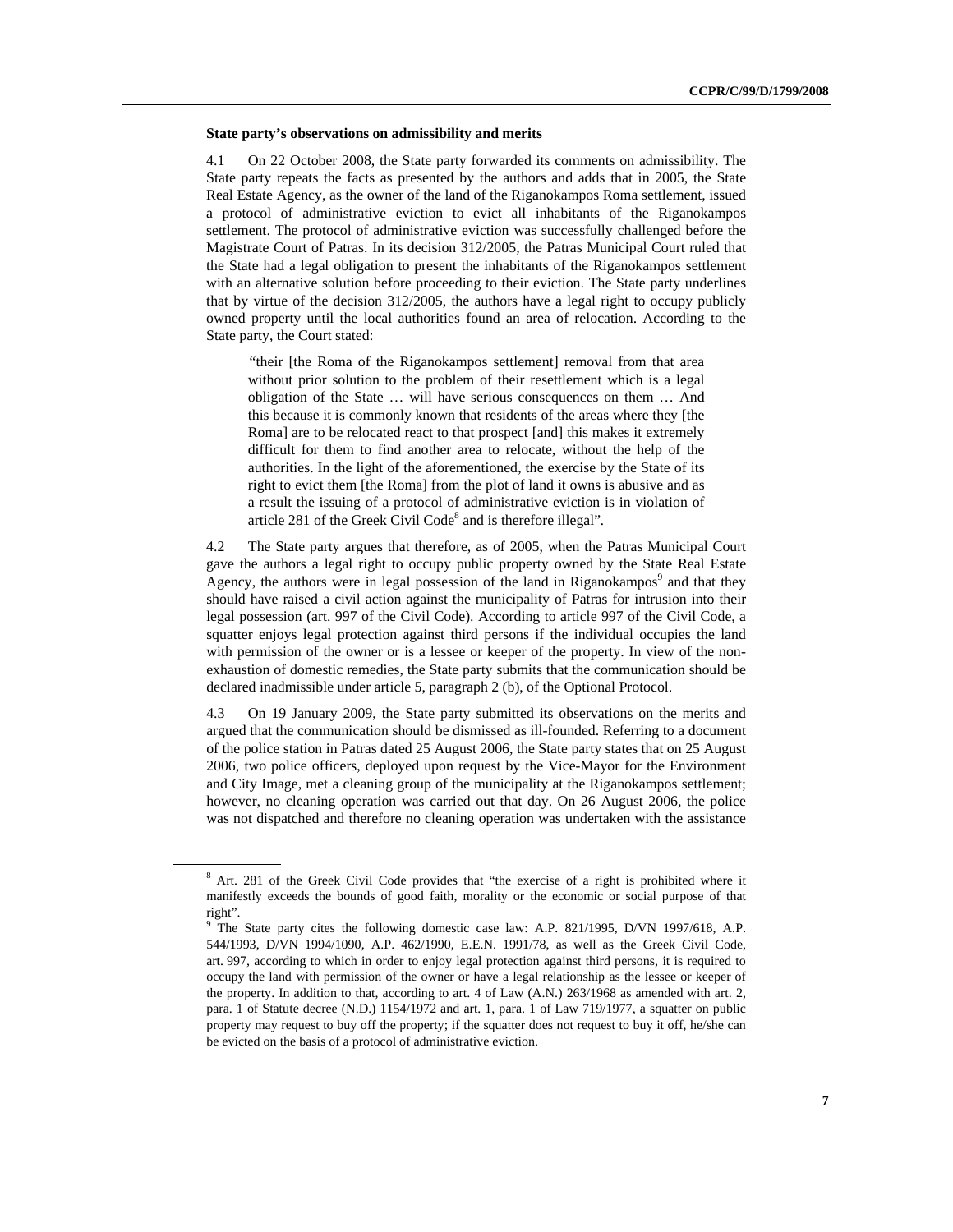of the police.<sup>10</sup> The State party also contests that police was dispatched during the visit of the Council of Europe's Commissioner for Human Rights on 26 September 2006. It confirms that the police was dispatched to the Riganokampos settlement on 26 September 2006, however, due to the construction of a new shed by a third party, Georgios and Konstantina Georgopoulos, and not the authors. Based on the explanation by the president of the local cultural association, according to which the construction of new sheds was not allowed, as the site would be landscaped, the third party agreed to have their building materials removed by a bulldozer.<sup>11</sup>

4.4 On 23 June 2006, the second author, Chrysafo Georgopoulou, and her children were recognized as beneficiaries of housing assistance with the right to apply for a loan of €60,000. On 12 September 2008, the Head of the Real Estate Service confirmed that the authors still lived in the Riganokampos settlement.

4.5 Regarding the authors' allegation of a violation of article 7 alone and read in conjunction with article 2, paragraphs 1 and 3, of the Covenant, the State party submits that the allegations of demolition and eviction are not confirmed by facts, given that no cleaning operation had been carried out neither on 25 nor on 26 August 2006, and that the authors had not been evicted due to their absence on these dates. It further notes that the authors' allegation of the demolition of their shed on 26 September 2006 has also not been confirmed by the facts; the demolition concerned a third party who consented to its demolition.

4.6 The State party further submits that the allegations of a violation of article 17 alone and read in conjunction with article 2, paragraphs 1, 2 and 3, of the Covenant are manifestly ill-founded, as the municipality of Patras had not undertaken any cleaning works on 25 or 26 August 2006. It therefore maintains that in the absence of any eviction of the authors, there has not been any interference with their privacy and family life. According to information by the Real Estate Service, the authors still live in sheds at Riganokampos in 2008. In addition to that, the State party highlights that they were given the opportunity of residential rehabilitation by granting the second author the possibility to apply for a housing loan.

4.7 Regarding the authors' allegation of a violation of article 23 alone and read in conjunction with article 2, paragraphs 1, 2 and 3, of the Covenant, the State party reiterates its previous arguments that in the absence of any demolition or eviction and by providing the second author the possibility to apply for a housing loan, the State party complied with its obligation to protect the family.

4.8 Finally, the State party recalls the Committee's jurisprudence on article 26, according to which not all differences of treatment are prohibited under article 26, but that any differentiation must be based on reasonable and objective criteria.<sup>12</sup> The State party submits that the authors were not treated differently from any other group of citizens; on the

<sup>&</sup>lt;sup>10</sup> Document No. 1032/2/123-a/29 September 2006 states that on 25 August 2006, a patrol car of the police went to the Riganokampos settlement, where they met a cleaning group of the municipality. However, according to that document, the cleaning group did not carry out any cleaning operation. Moreover, according to the document, the police did not provide any assistance to any cleaning groups on 26 August 2006.

<sup>&</sup>lt;sup>11</sup> See document No. 4808/4/13-ra/9 September 2008, which explains that the president of the local cultural association explained that the site would be landscaped and therefore the construction of new sheds was not allowed, as a result the family of Georgios Georgopoulos consented to the removal of the building materials.

<sup>12</sup> See communications No. 689/1996, *Maille v. France*, Views adopted on 10 July 2000, para. 10.4; and No. 854/1999, *Wackenheim v. France*, Views adopted on 10 July 2002, para. 7.3.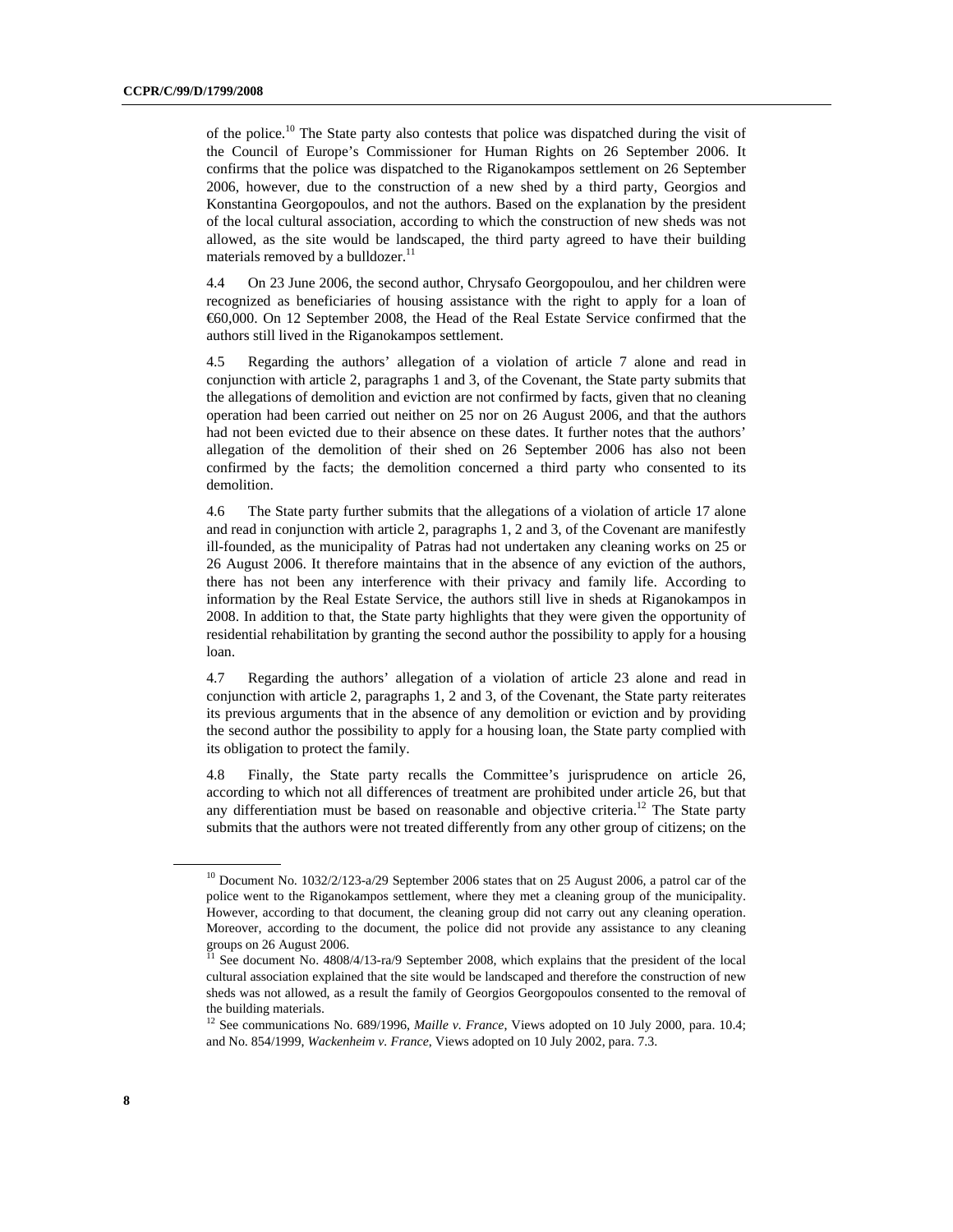contrary they were treated more favourably given they belong to the vulnerable Roma group. It therefore submits that the allegations of a violation of articles 26 and 27 alone and read in conjunction with article 2, paragraphs 1, 2 and 3 are ill-founded.

#### **Authors' comments on the State party's observations**

5.1 On 3 March 2009, the authors submitted their comments on the State party's observations on admissibility and merits. With regard to the State party's argument that the authors failed to exhaust domestic remedies, the authors submit that the Patras Municipal Court decision of 2005 did not confer any property deed to the authors, as the land continues to be property of the State party. They underline that the State party has failed to adduce concrete evidence that there exist domestic remedies accessible and effective in practice and has not provided any concrete examples of similar cases which produced a favourable outcome. Citing an example of administrative court proceedings related to compensation following Roma eviction in the municipality of Aspropyrgos pending since July 2002, the authors note that all proceedings before administrative courts last for years. The authors reiterate that the essence of their complaint relates to the absence of any protocol of administrative eviction, which prevented their access to any remedy that they could exhaust. They further submit that no remedy could have provided them with alternative accommodation.<sup>13</sup> The authors further contend that they could not have been expected to take any measures to protect themselves from illegal actions on the part of the State party, given its obligation to conform to judicial decisions and abide by them.

5.2 The authors inform the Committee that following their complaint to the Patras Prosecutor's Office, a criminal investigation was launched in December 2006; however it has not been concluded, despite the State party's legislation that provides for an upper limit of four months for such investigations. The authors also filed a complaint with the Ombudsman, who appears to have investigated the allegations; however, despite the authors' request, the Ombudsman has not informed them of the outcome.<sup>14</sup>

5.3 Referring to the State party's observations on the authors' eviction of 25 or 26 August 2006, the authors quote the police document submitted by the State party, according to which "police assistance is requested during the cleaning operations in the Riganokampos settlement where itinerant Roma had settled". The authors underline that they find it offensive, as they are not itinerant but were born in that settlement, and as police protection was sought for the removal of garbage, which was probably requested due to anticipated resistance against the demolition of homes. They further note that it was also requested "to police effectively the areas so as to prevent re-settlement of itinerant Roma". The authors maintain that according to the police report, the police officers were turned back by the municipality after a short stay at Riganoskampos settlement on 25 August 2006 and they did not return to the settlement on 26 August 2006, hence they would not be in a position to provide any information on what happened on these days.

5.4 With regard to the demolition of a shed on 26 September 2006, the authors note that the State party claims that this was not the shed of the authors, but of Georgios

<sup>&</sup>lt;sup>13</sup> The authors cite the observations by Greece before the European Court of Human Rights in the pending case *Tzamalis v. Greece*, regarding a Roma eviction in Crete, in which the State party accepted that no remedy existed that would have allowed the applicants to resettle on the plot of land from where they were illegally evicted.

<sup>&</sup>lt;sup>14</sup> The authors cite an article published by the Ombudsman's office in December 2006, in which forced evictions in Riganoskampos of Patras with or without protocols of administrative eviction are mentioned [no date of these evictions is provided]. It also describes that these evictions are termed as "cleaning operations" and usually happen without previous relocation.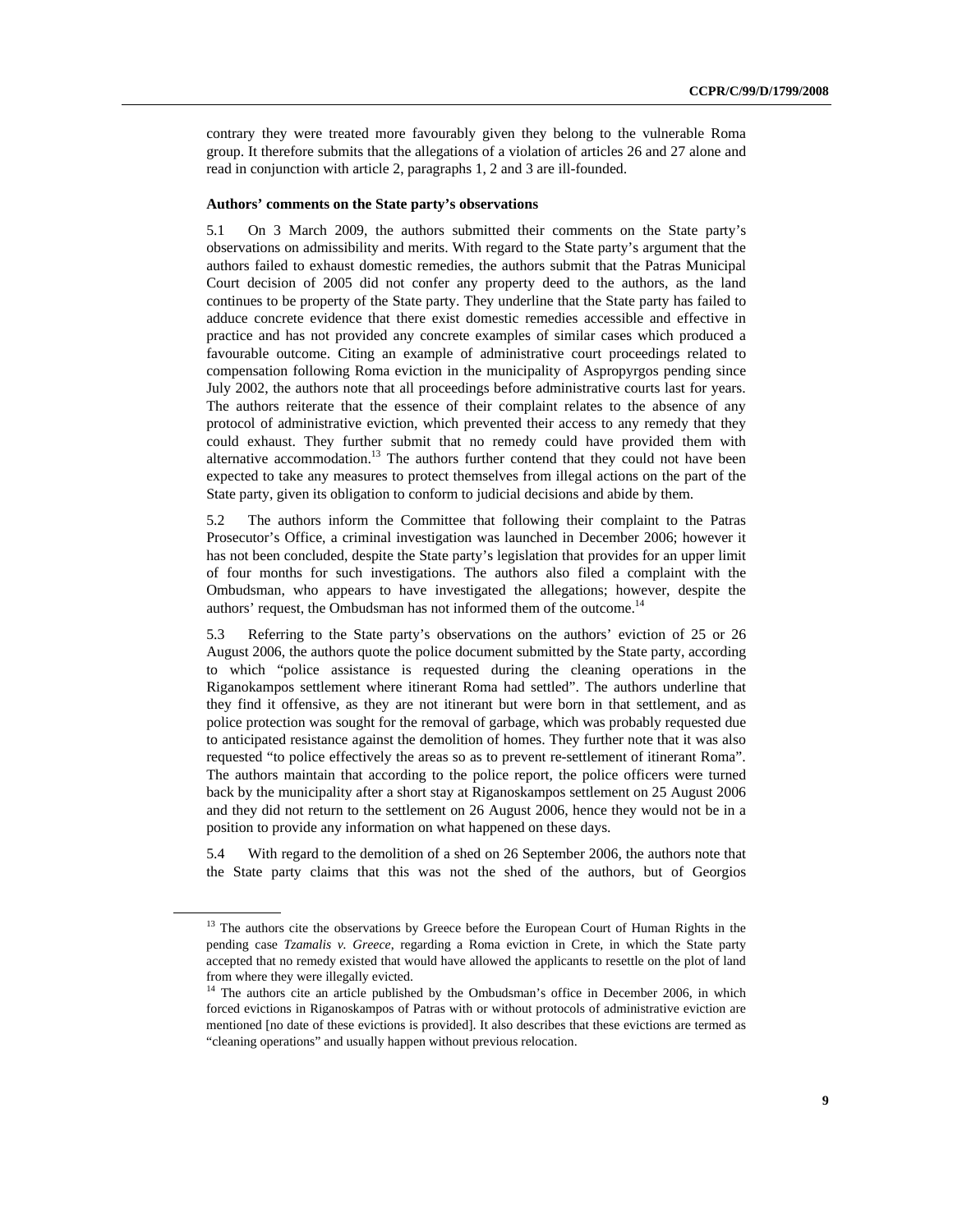Georgopoulos. The authors reiterate the facts as submitted, according to which following the demolition of their home in August 2006, they lived with relatives, namely the father of the first author, Georgios Georgopoulos. On 26 September 2006, it was the first author's father who helped the authors to build a new shed and who decided to take the blame on himself, for it not to be his son who was blamed. Referring to the police document submitted by the State party, the authors clarify that it was not the first author's father who consented to the demolition but "the Roma", meaning all Roma involved in its construction. The authors adduce further evidence with regard to the demolition of 26 September 2006. In a statement made during the Patras Prosecutor's criminal investigation, a member of Patras parliament, who accompanied the Council of Europe's Commissioner for Human Rights on that day, stated that the deputy mayor present during the visit did not provide any answer to the authors as to where they could relocate after the second demolition of their home. In the framework of the same investigation, a local political leader confirmed having witnessed during the same visit the demolition of six or seven shacks in the Riganoskampos settlement.

5.5 With regard to the claims invoked by the authors, they maintain that they have demonstrated with compelling evidence that they were victims of unlawful evictions. Regarding the State party's argument that they are eligible for a housing loan, the authors state that they did not secure any such housing loan. In addition to that, they underline that being illiterate, destitute and having a large family, they could not be expected to apply for a housing loan through a complicated bureaucratic procedure. Furthermore, they would never be able to pay back the loan and it would be insufficient to house their family. They further highlight that due to their Roma origin, they frequently face discrimination, including forced eviction, absence of any remedy and anti-Roma prejudice by State party officials. They therefore reiterate their claims under article 7 alone and in conjunction with article 2, paragraphs 1 and 3; and articles 17, 23, 26 and 27 read alone and in conjunction with article 2, paragraphs 1, 2 and 3, of the Covenant.

#### **Issues and proceedings before the Committee**

#### *Consideration of admissibility*

6.1 Before considering any claim contained in a communication, the Human Rights Committee must, in accordance with rule 93 of its rules of procedure, decide whether or not the communication is admissible under the Optional Protocol to the Covenant.

6.2 The Committee has ascertained, as required by article 5, paragraph 2 (a), of the Optional Protocol, that the same matter is not being examined under another international procedure of investigation or settlement.

6.3 The Committee notes the State party's objection on the admissibility of the communication due to the authors' failure to exhaust domestic remedies. It notes the State party's explanation, according to which the decision No. 312/2005 of the Patras Municipal Court conferred upon the authors a legal right to occupy public property until relocation and the authors should have challenged the intrusion into their possession pursuant to article 997, of the Greek Civil Code. The Committee also notes the authors' argument that in absence of any judicial or administrative decision in relation to their eviction and the demolition of their shed, no domestic remedies were available to them. It notes the authors' explanation according to which they live on land they do not own and the 2005 Patras Municipal Court decision only provided them with a right not to be evicted until relocated and was not a deed of property. It further notes the authors' argument that the State party failed to provide concrete information on the remedies that would be accessible and effective with a favourable outcome, providing them alternative accommodation. The Committee has also noted that the authors filed an application to the Patras Prosecutor's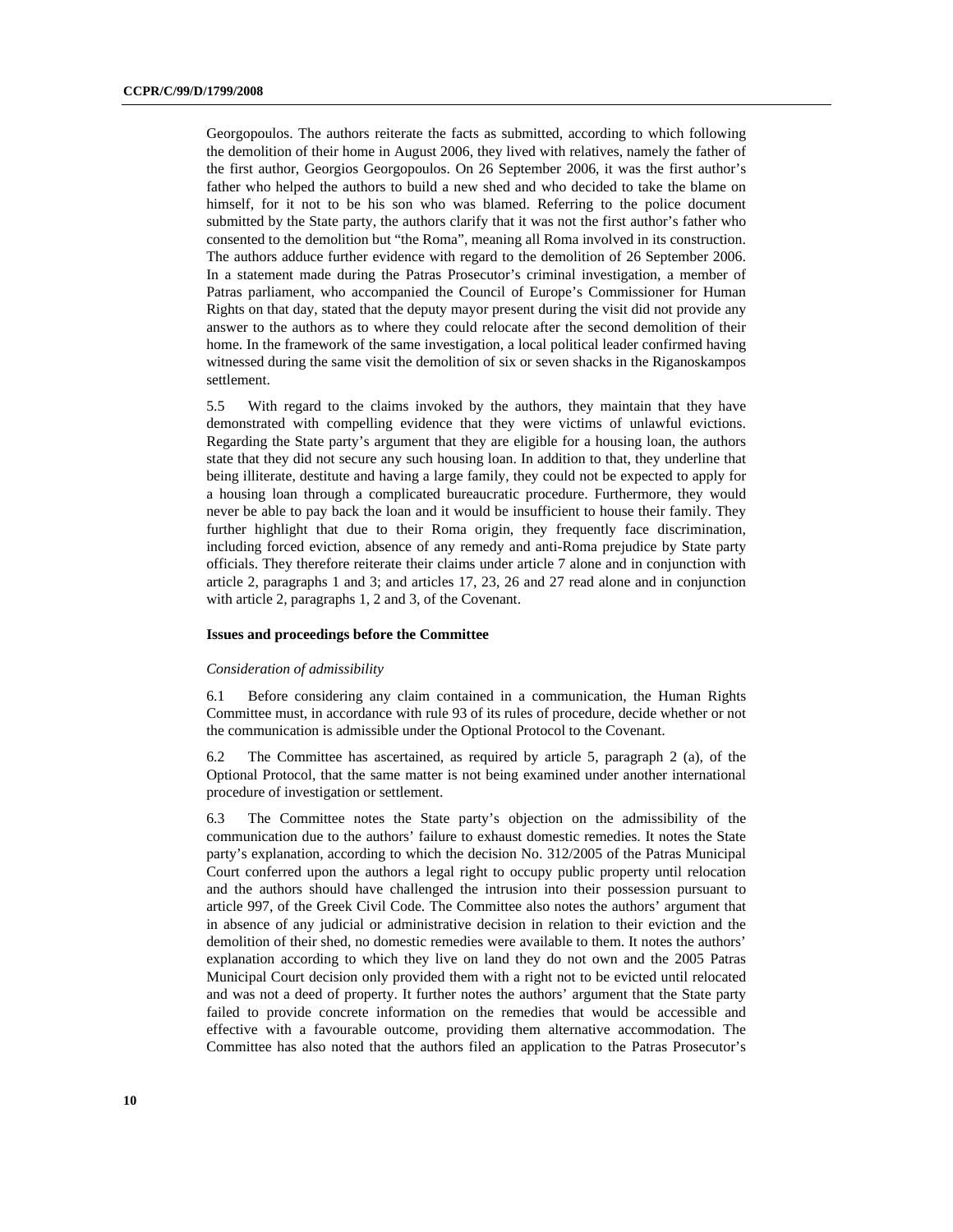Office and a criminal investigation was launched in December 2006, which to date remains unconcluded.

6.4 While having noted article 997 of the State party's Civil Code, according to which a squatter may challenge any intrusion by a third party, if the owner has permitted the occupation of the property or if the squatter is a lessee or a keeper, as well as the 2005 Patras Municipal Court decision, which declared the authors' previous eviction by the Real Estate Agency (the owner) abusive due to the absence of any solution to the community's resettlement, the Committee nevertheless considers that the State party has not provided any detailed information on the availability and effectiveness of the remedy under its Civil Code in the particular circumstances of the authors' case. The Committee observes that the alleged and contested eviction and demolition of the authors' home was undertaken by the State party's municipality, to which the 2005 Patras Municipal Court decision had been addressed. Hence, the Committee considers that, it cannot be expected that the authors should have to take further legal actions to ensure that the State party conforms to its own court decision. It notes that upon complaint by the authors, the Prosecutor's Office started an investigation in December 2006 and that this investigation remains pending. Under the circumstances, the Committee is satisfied that the authors, by bringing their complaint to the Patras Prosecutor's Office, have exhausted domestic remedies, in accordance with article 5, paragraph 2 (b), of the Optional Protocol.

6.5 The Committee considers that the facts as presented by the authors appear to be sufficiently serious not to preclude the admissibility of the claim under article 7 read alone and in conjunction with article 2, paragraphs 1 and 3, of the Covenant. It further considers that the authors' claims under articles 17, 23, 26 and 27 read alone and in conjunction with article 2, paragraphs 1, 2 and 3 are sufficiently substantiated, for purposes of admissibility, and it therefore proceeds to their examination on the merits.

## *Consideration of the merits*

7.1 The Human Rights Committee has considered the present communication in the light of all the information made available to it by the parties, as provided for in article 5, paragraph 1, of the Optional Protocol.

7.2 The Committee notes the State party's argument that, since neither on 25 nor on 26 August 2006 did the police or municipality carry out any evictions or cleaning operations, and since the demolition of a shed on 26 September 2006 in the Roma Riganoskampos settlement did not concern the authors but a third party who consented to its demolition, the communication is manifestly ill-founded. It also notes the authors' contention according to which the police report provided by the State party only attests to the fact that the police was deployed to the Riganoskampos settlement on 25 August 2006 and did not return to it on 26 August 2006, but that it does not provide any evidence of what happened on these days. It further notes the authors' argument that the demolition of 26 September 2006 was directed against the authors themselves and not a third party, as they were being helped in the construction by the first author's father who decided to take the blame for it rather than his son. Moreover, it notes that, while disputing the authors' allegations, the State party acknowledges their Roma origin. The Committee also notes the authors' argument that it was due to their Roma origin that they suffered the alleged violations.

7.3 The facts, as to whether and when a home demolition occurred in the Roma Riganoskampos settlement, are in dispute. However, the Committee notes the information provided by the authors, according to which the Patras Prosecutor launched an investigation in December 2006, which remains pending. The Committee observes that the State party refuted the authors allegations based on two police reports but, nevertheless, has not adduced any further evidence on the planned "cleaning operation" by the municipality in the Roma Riganoskampos settlement on 25 or 26 August 2006. It further notes that the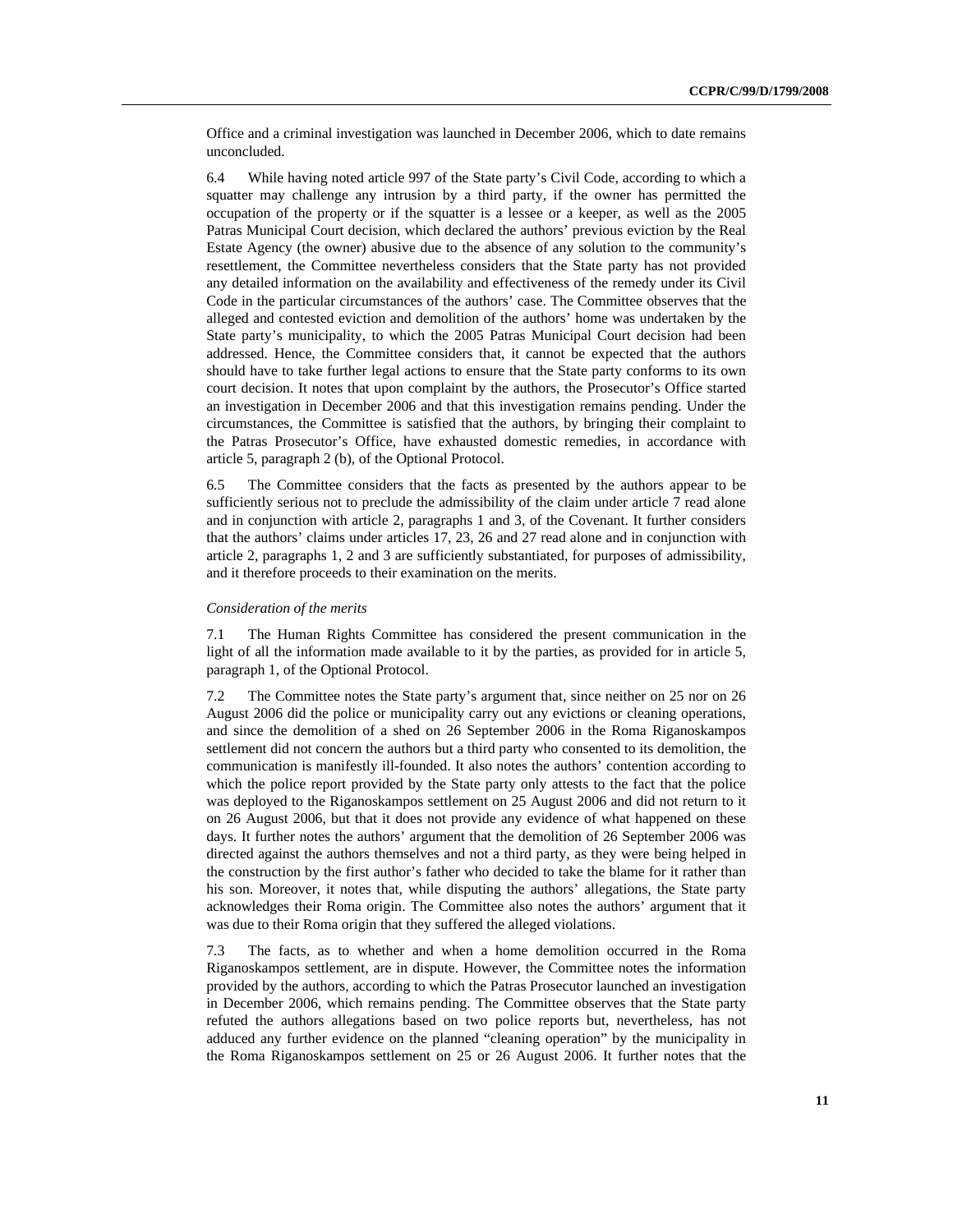State party has not explained the length of the criminal investigation into the authors' allegations before the Patras Prosecutor, which has not lead to any decision. The Committee considers that the authors' allegations, also corroborated by photographic evidence, claiming arbitrary and unlawful eviction and demolition of their home with significant impact on the authors' family life and infringement on their rights to enjoy their way of life as a minority, have been sufficiently established. For these reasons, the Committee concludes that the demolition of the authors' shed and the prevention of construction of a new home in the Roma Riganoskampos settlement amount to a violation of articles 17, 23 and 27 read alone and in conjunction with article 2, paragraph 3, of the Covenant.

7.4 In the light of the Committee's findings, it does not deem it necessary to examine the authors' allegation of a violation under articles 7 and 26 alone and read in conjunction with article 2, paragraphs 1, 2 and 3, of the Covenant.

8. The Human Rights Committee, acting under article 5, paragraph 4, of the Optional Protocol, is consequently of the view that the facts before it disclose a violation by the State party of articles 17, 23 and 27, alone and read in conjunction with article 2, paragraph 3, of the Covenant.

9. In accordance with article 2, paragraph 3 (a), of the Covenant, the State party is under an obligation to provide the authors with an effective remedy, as well as reparations to include compensation. The State party is under an obligation to ensure that similar violations do not occur in the future.

10. Bearing in mind that, by becoming a party to the Optional Protocol, the State party has recognized the competence of the Committee to determine whether there has been a violation of the Covenant or not, and that, pursuant to article 2 of the Covenant, the State party has undertaken to ensure to all individuals within its territory or subject to its jurisdiction the rights recognized in the Covenant and to provide an effective and enforceable remedy in case that a violation has been established, the Committee wishes to receive from the State party, within 180 days, information about the measures taken to give effect to the Committee's views.

[Adopted in English, French and Spanish, the English text being the original version. Subsequently to be issued also in Arabic, Chinese and Russian as part of the Committee's annual report to the General Assembly.]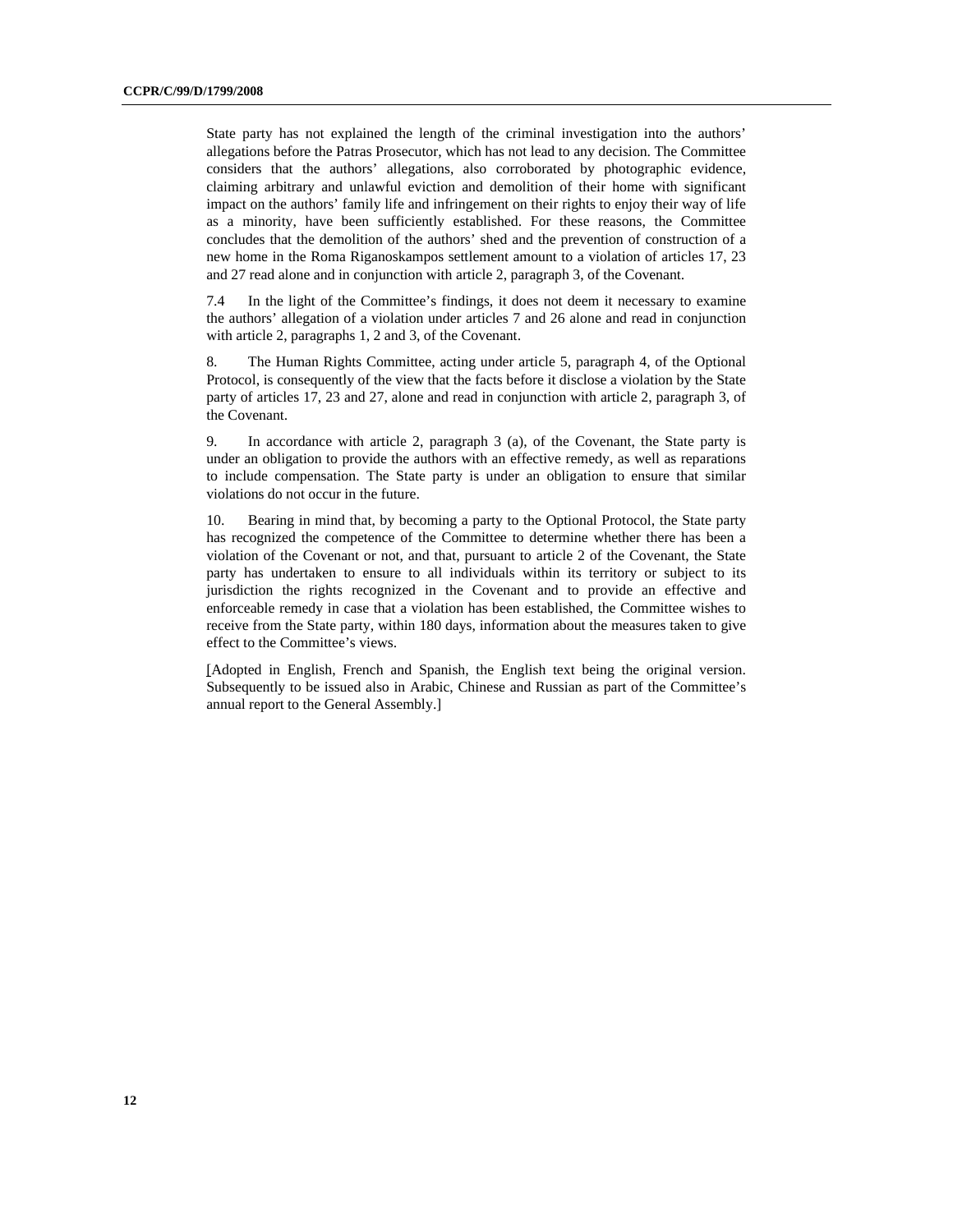# **Appendix**

## **Individual opinion of Committee member Mr. Fabián Omar Salvioli**

1. I concur with the decision on communication No. 1799/2008, *Georgopoulos et al. v. Greece*, as I fully share the Committee's reasoning and conclusions. However, I would like to add some comments on two issues which, I believe, deserve fuller treatment in the future jurisprudence of the Human Rights Committee: the concept of degrading treatment; and the interdependence of civil and political rights and economic, social and cultural rights.

2. The Committee rightly declared the case of *Georgopoulos et al. v. Greece* to be admissible for a possible violation of article 7 of the Covenant, which governs the right of every person to integrity of the person, prohibiting torture and cruel, inhuman or degrading treatment. The Committee's jurisprudence has made it clear that this article protects both physical and mental integrity.

3. The authors in the present case argue in their complaint that the destruction of their houses twice and their unfulfilled expectation with regard to their non-eviction pending relocation, which was based on the Magistrate Court's decision of 15 June 2005 and on the proposal of the mayor of Patras, amounts to cruel, inhuman and degrading treatment. While in this case the Committee, on the basis of the evidence before it, did not find it necessary to address this possible violation in its consideration of the merits, the declaration of admissibility shows that the Committee is prepared to consider such arguments and reflects the trend in contemporary international human rights law away from the fictitious and artificial division of rights into "categories" and towards the view that all human rights are universal and interdependent.

4. In fact, economic or social deprivation that derives from acts (or omissions) of the State may in some cases amount to violations of the International Covenant on Civil and Political Rights. The principle of non-discrimination (art. 2, para. 1), equality before the law (art. 26), the prohibition of torture and cruel, inhuman or degrading treatment (art. 7), the prohibition of slavery or servitude (art. 8), the prohibition of arbitrary interference with a person's privacy, family, home or correspondence (art. 17), freedom of association (art. 22), protection of the family (art. 23), the rights of children (art. 24) and the rights of minorities (art. 27) are some of the legal standards in the Covenant that enable rights to be exercised in the "social domain".

5. The prohibition of torture and cruel, inhuman or degrading treatment is absolute; it is a norm of international public law (*jus cogens*) and as such has attracted unanimous support in international human rights jurisprudence. It remains to further develop the jurisprudence specifically on "degrading treatment", a concept with huge potential and a valuable weapon for the future jurisprudence of human rights bodies.

6. All human rights are universal, indivisible and interdependent and interrelated. This is the consensus of the international community as expressed in the Vienna Declaration and Programme of Action (para. 5) and at the historic World Conference on Human Rights held in 1993. Those guiding principles of international human rights law, which must guide the international human rights bodies in their work of interpretation, cannot be ignored.

7. The Human Rights Committee's mandate and duty is to apply the International Covenant on Civil and Political Rights. To be effective, it must do this in the light of the universality, indivisibility and interdependence of all rights inherent in the human person. The declaration of admissibility for a possible violation of article 7 in the case of *Georgopoulos et al. v. Greece* is a valuable precedent in this respect.